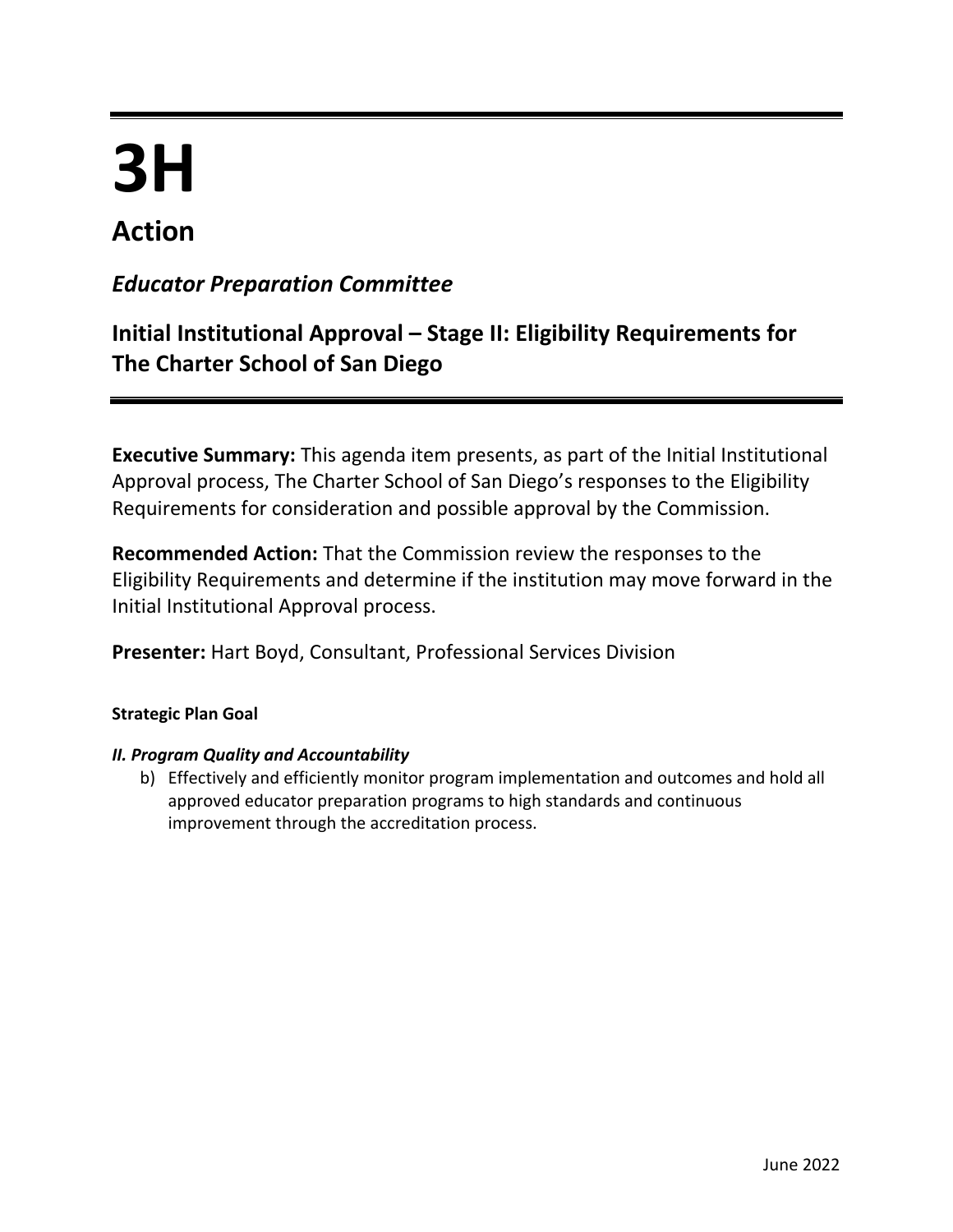## **Initial Institutional Approval – Stage II: Eligibility Requirements for The Charter School of San Diego**

#### **Introduction**

This agenda item presents for consideration one Local Education Agency (LEA) seeking to become a program sponsor through the Initial Institutional Approval (IIA) process. The LEA, The Charter School of San Diego (CSSD), seeks IIA in order to offer a Teacher Induction program. CSSD has submitted responses to the Eligibility Requirements for consideration and possible approval by the Commission on Teacher Credentialing (Commission). CSSD is an academic intervention alternative charter school centered on student motivation. CSSD is located in San Diego County and serves 1,757 students in grades 6 through 12.

It is an important reminder that approval of the institution for Stage II does not permit the institution to offer an educator preparation program that leads to a credential or license. Approval of Stage II allows an institution to move forward to Stage III in which Common Standards and Preconditions will be submitted for review. In addition, although there is important information about the proposed program contained in the submission for Stage II, review of the Common Standards and applicable program Preconditions and standards will occur in subsequent stages.

#### **Background**

California law provides the Commission with the authority to accredit institutions to offer programs that lead to a credential to serve as an educator in California's public schools. Among other responsibilities, Education Code section 44372(c) sets forth the Commission's responsibility to rule on the eligibility of an applicant for initial accreditation for the purpose of offering a program of educator preparation.

The Commission requires that an institution seeking to offer new educator preparation program(s) must first be approved for initial accreditation as a new program sponsor and must do so by completing the Commission's IIA process. At the December 2015 Commission meeting, the Commission approved a new IIA process requiring the satisfactory completion of five approval stages as part of the Strengthening and Streamlining Accreditation project. Updates to the IIA process were subsequently approved during the February 2017 Commission meeting. A chart detailing the five stages of the IIA process is provided on the following page.

#### **The Charter School of San Diego**

CSSD seeks IIA in order to offer a Teacher Induction program. Summaries and excerpts of CSSD's responses to the twelve [Eligibility Requirement Criteria](https://www.ctc.ca.gov/docs/default-source/educator-prep/accred-files/stage-ii.pdf?sfvrsn=287945b1_6) are provided below. CSSD's full response is also available on the proposed [Teacher Induction program's](https://altusuniversity.com/ctc-provisional-applications/) website. Criteria 1 through 9 have been reviewed by staff and a recommendation has been provided. Criteria 10, 11, and 12 have been summarized for the Commission's review and consideration.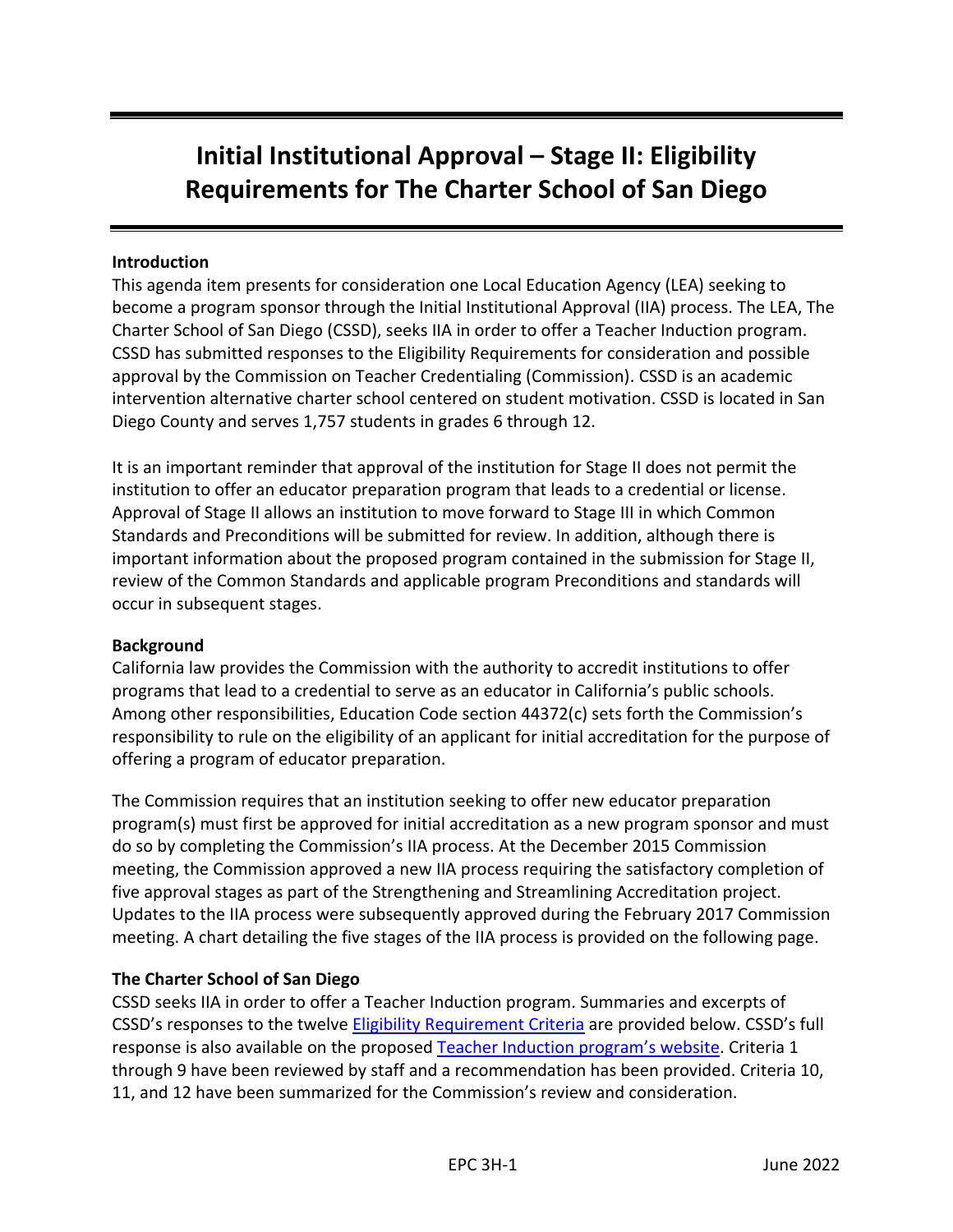#### **Five Stages of the Initial Institutional Approval Process**

The Charter School of San Diego is seeking approval of Stage II in order to be eligible for Stage III as highlighted in the chart below.

| <b>IIA Process</b>  | Stage I                                                                                                                                                           | <b>Stage II</b>                                                                     | <b>Stage III</b>                                                                                                              | <b>Stage IV</b>                                                                  | <b>Stage V</b>                                                                                                                                                                                       |
|---------------------|-------------------------------------------------------------------------------------------------------------------------------------------------------------------|-------------------------------------------------------------------------------------|-------------------------------------------------------------------------------------------------------------------------------|----------------------------------------------------------------------------------|------------------------------------------------------------------------------------------------------------------------------------------------------------------------------------------------------|
| <b>Action</b>       | <b>Prerequisites</b>                                                                                                                                              | <b>Eligibility</b><br><b>Requirements</b>                                           | <b>Preconditions &amp;</b><br><b>Common Standards</b>                                                                         | Program<br><b>Standards</b>                                                      | <b>Provisional Site Visit</b>                                                                                                                                                                        |
| <b>Purpose</b>      | Ensures legal eligibility of<br>institution in California<br><b>Ensures institution</b><br>understands<br>requirements of<br>Commission's<br>accreditation system | <b>Ensures that</b><br>institution has<br>capacity to sponsor<br>effective programs | <b>Ensures institution meets</b><br>all relevant<br>preconditions<br><b>Ensures institution meets</b><br>all Common Standards | Ensures all<br>proposed<br>programs meet<br>all relevant<br>program<br>standards | Program operates for 2-4 years<br>and hosts a provisional<br>accreditation site visit                                                                                                                |
| <b>Requirements</b> | Institution must:<br>1. Have legal eligibility<br>2. Attend Accreditation<br>101 with institutional<br>team                                                       | <b>Submit responses</b><br>to:<br>12 Eligibility<br>$\bullet$<br>Criteria           | Submit responses to:<br>Preconditions<br><b>Common Standards</b><br>$\bullet$                                                 | Submit<br>responses to:<br>Program<br>$\bullet$<br><b>Standards</b>              | Institution must:<br>Collect data<br>$\bullet$<br>Host provisional site visit                                                                                                                        |
| <b>Reviewed By</b>  | Staff                                                                                                                                                             | <b>Staff</b>                                                                        | <b>Preconditions: Staff</b><br><b>Common Standards: BIR</b>                                                                   | <b>BIR</b>                                                                       | Site Visit Team & COA                                                                                                                                                                                |
| <b>Authority</b>    | <b>Staff</b>                                                                                                                                                      | <b>Commission</b>                                                                   | Commission                                                                                                                    | <b>COA</b>                                                                       | Commission                                                                                                                                                                                           |
| <b>Decision</b>     | Determine Eligibility for<br>Stage II                                                                                                                             | Eligibility:<br>1. Grant<br>2. Deny                                                 | <b>Provisional Approval:</b><br>1. Grant<br>2.<br>Deny                                                                        | Program(s):<br>1. Approve<br>2. Deny                                             | 1. Grant Full Approval<br>2. Grant Full Approval & Remand<br>to COA to Address Stipulations<br><b>Continue Provisional Status for</b><br>3.<br>1 Year to Address Stipulations<br>Deny Approval<br>4. |
| <b>IIA Status*</b>  | Not Approved<br>$*$ At conclusion of stage                                                                                                                        | <b>Not Approved</b>                                                                 | Provisional Approval**<br>$**$ Institutionally approved but cannot offer programs.                                            | Provisional<br>Approval***                                                       | <b>Full Approval</b><br>$***$ May begin offering approved program                                                                                                                                    |

\**At conclusion of stage \*\*Institutionally approved but cannot offer programs \*\*\*May begin offering approved program*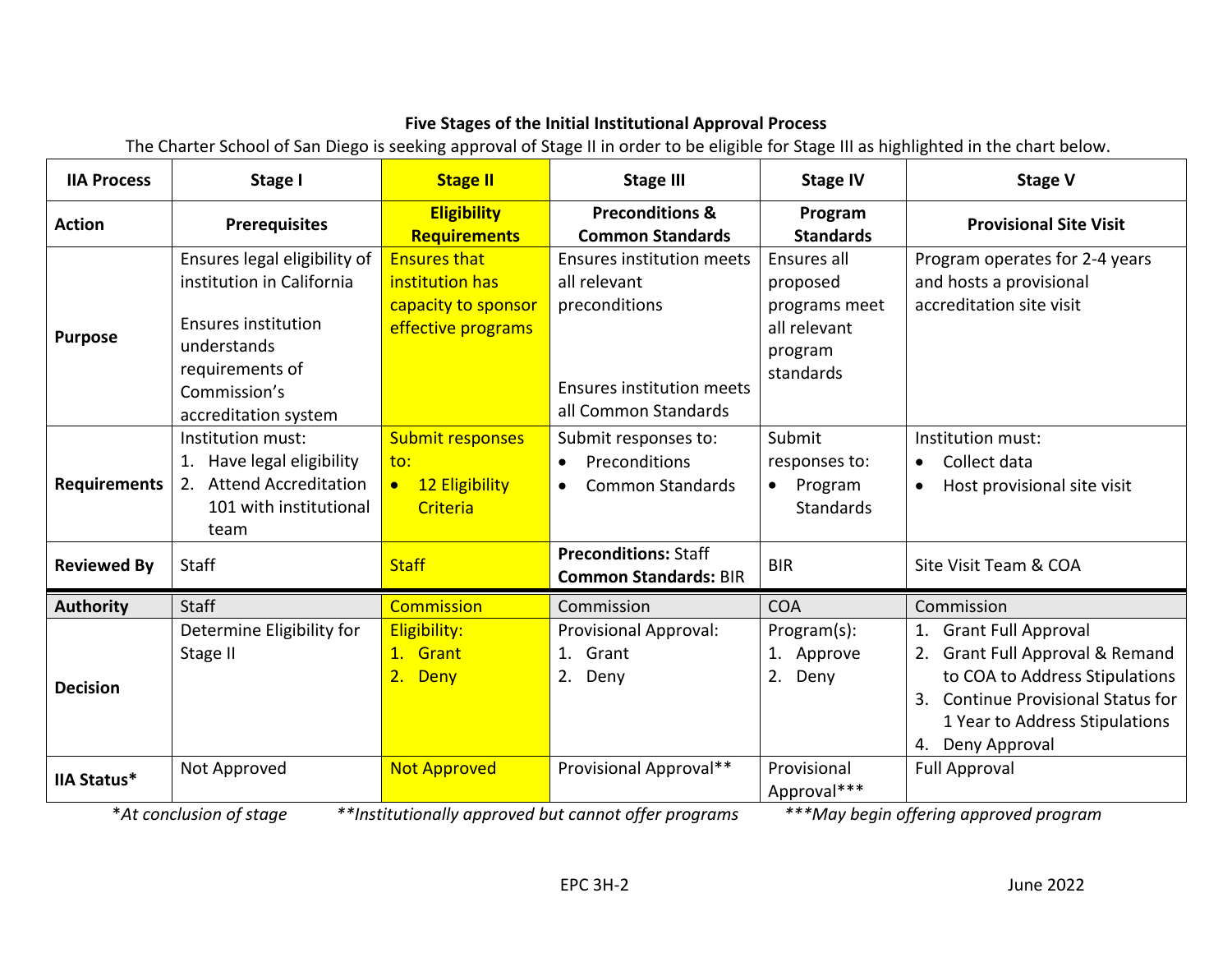#### **Criterion 1 through 9**

*In accordance with the Commission adopted process for determining eligibility for Initial Institutional Approval, Eligibility Criteria 1-9, as follows, includes a staff review and recommendation.*

#### **Criterion 1: Responsibility and Authority**

Staff Recommendation: Aligned

- CSSD is proposing to offer a Teacher Induction program.
- The Teacher Induction Program Coordinator will coordinate the proposed program and will be responsible for the day-to-day operations of the program. CSSD will hire the program coordinator upon program approval. This position will report to the Professional Development Coordinator, Cathryn Rambo. The Professional Development Coordinator will report to the Executive Director of CSSD, Tim Tuter, who will serve as the Unit Head. The Executive Director will report directly to the president/CEO of CSSD, Mary Searcy Bixby, who will be responsible for the ongoing oversight of the proposed program.
- CSSD has submitted a complete organizational chart depicting the lines of authority noted above.
- CSSD assures that the duties related to credential recommendations will be performed only by employees of CSSD and that these individuals will take part in the Commission training related to the recommendation process. The institution has identified the credential analyst as the individual who will be responsible for credential recommendations.

#### **Criterion 2: Lawful Practices**

#### Staff Recommendation: Aligned

- A non-discrimination policy for the institution's *employees* is provided in the Employee Manual and on CSSD's induction website.
- A non-discrimination policy for the institution's *candidates* is provided in the Candidate Handbook and on CSSD's induction website.

#### **Criterion 3: Commission Assurances and Compliance**

#### Staff Recommendation: Aligned

- CSSD provided a statement of assurance signed by the Executive Director of CCSD, Tim Tuter, that states the institution:
	- a) Will comply will all preconditions,
	- b) Will submit all data reports and accreditation documents,
	- c) Will cooperate in an evaluation of the program by an external team or monitoring of the program by Commission staff,
	- d) Will participate fully in the Commission's accreditation system and submission timelines, and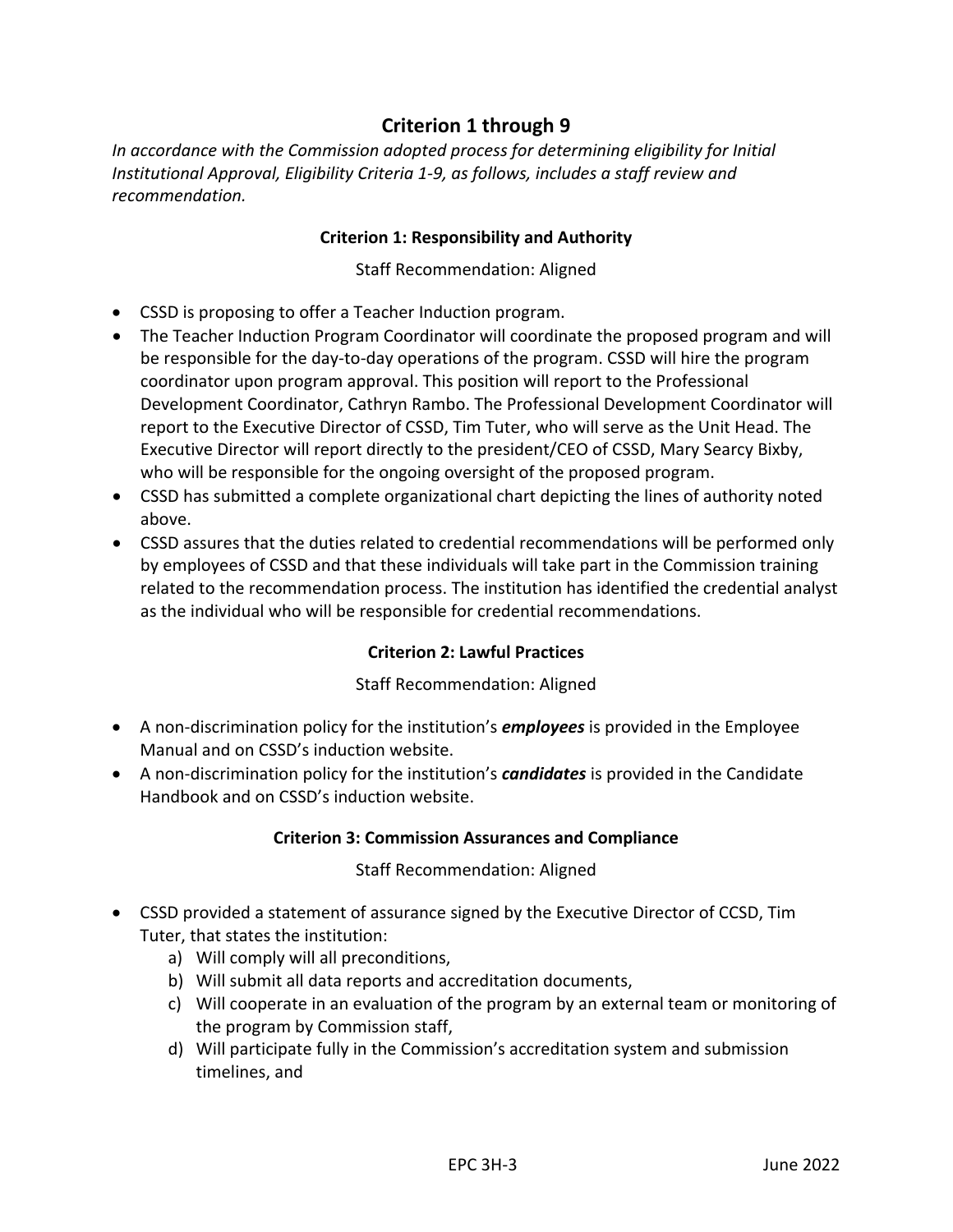e) In the event the program closes, will offer the program and meet all adopted standards until the candidate completes, withdraws, is dropped, or is admitted to another program.

#### **Criterion 4: Requests for Data**

#### Staff Recommendation: Aligned

• The Teacher Induction Program Coordinator is identified as the qualified officer responsible for reporting and responding to all requests for data within timeframes specified by the Commission.

#### **Criterion 5: Grievance Process**

#### Staff Recommendation: Aligned

- CSSD has provided a grievance process which will be accessible to all candidates and applicants in the candidate handbook and on the induction program website.
- The submission notes that during the enrollment process, candidates will be apprised of all policies within the candidate handbook, including the grievance process. Candidates will have to sign an Enrollment Agreement indicating they have been apprised of all policies this signed form will be collected and filed in the candidate's records prior to the start of the program.

#### **Criterion 6: Communication and Information**

Staff Recommendation: Aligned

- CSSD's Teacher Induction website will be accessible to the public without the requirement of log in information.
- CSSD will include the mission, governance, administration and admission procedures on the program website and in the candidate handbook.
- Information will be made available through the program website, candidate handbook, marketing flyers, social media postings, information sessions, email newsletters, and outreach to Commission-approved educator preparation programs throughout San Diego County.

#### **Criterion 7: Student Records Management, Access, and Security**

Staff Recommendation: Aligned

• Candidates enrolled in The CSSD's Teacher Induction program will be given a program specific outline that includes all required coursework, fieldwork and total units required for program completion. Additionally, CSSD will use Microsoft Office 365 suite for all candidate records including: applications to post coursework, syllabi, assignments and course completion and attendance. Candidates will be able to log in and access unofficial course and grade summaries through their Microsoft Office 365 account. Official transcripts will be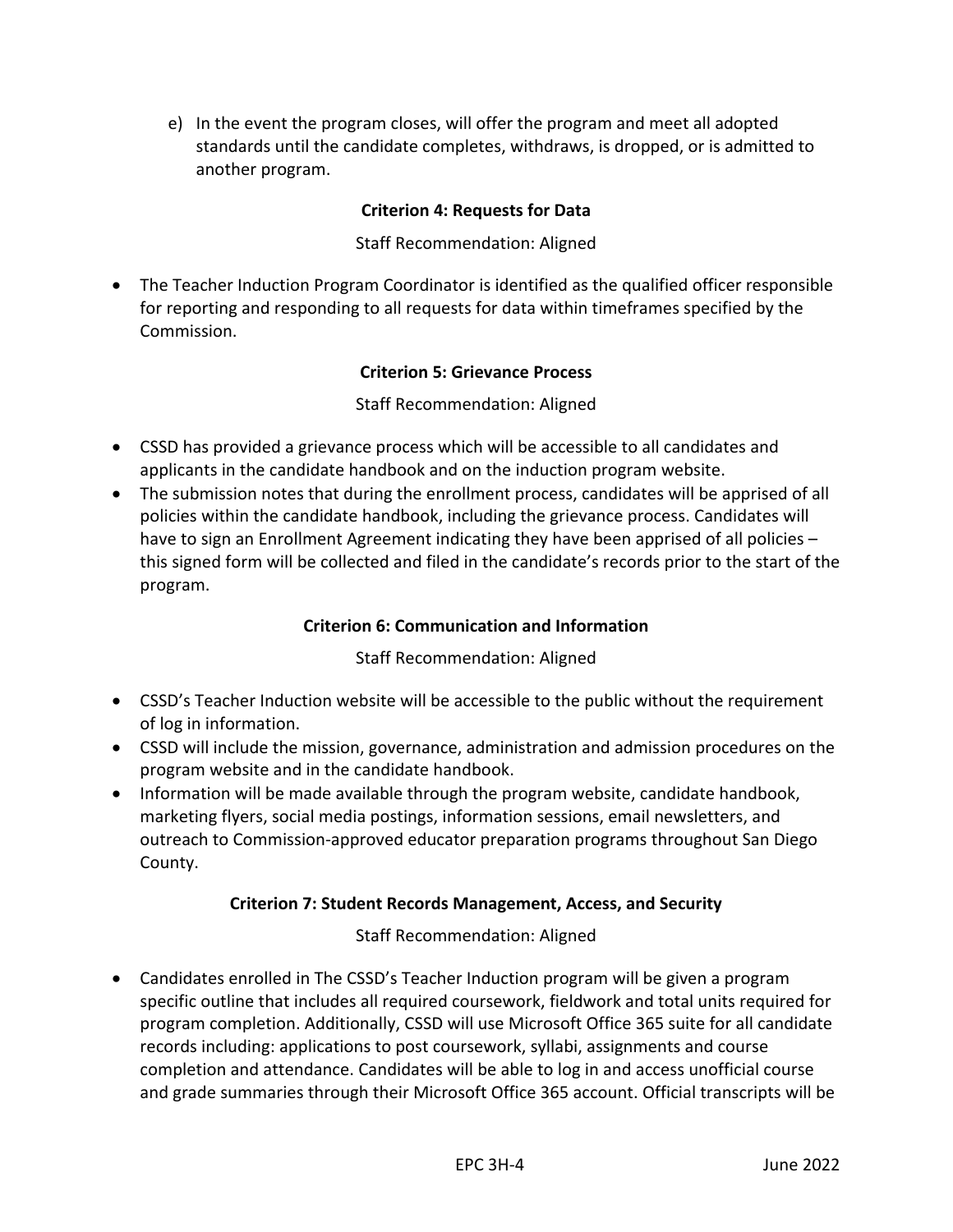provided to each candidate upon successful completion of all coursework and fieldwork requirements. Candidates will be able to contact the registrar at any time to track completion of program units, obtain enrollment certification or transcripts, or view their student records.

- Candidate records (paper and digital) will be securely housed within one central location on the main institutional site of CSSD's Teacher Induction program and maintained by the program office in Bonita, California.
- CSSD will maintain all candidate paper files/records in a locked filing cabinet within the locked program office in Bonita. Candidate digital files/records will be maintained on a secure server located in the locked server room in a secure location off campus, accessible only to the director of technology, who is housed at the Sorrento Mesa administrative office. Within the draft candidate handbook, candidates will be apprised of their protected rights.

#### **Criterion 8: Disclosure**

#### Staff Recommendation: Aligned

- CSSD candidates will progress through their academic coursework in a cohort-based model with weekly/bi-weekly meetings and support from their mentor teacher. Instruction will be delivered via:
	- Synchronous: In-person/virtual instruction, delivered at the Bonita Training Center
	- Asynchronous: Online learning instruction delivered via Microsoft Office 365 suite of applications
	- Blended Learning: Via Microsoft Office 365 and in-person at the Bonita Training Center
- The Research/Training Development Center in Bonita, California will be the location for inperson instruction for CSSD's proposed Teacher Induction program. Additionally, CSSD proposes to draw mentors from the following locations:
	- Audeo Charter School
	- Audeo Charter School II
	- Audeo Charter School III
	- Grossmont Secondary School
	- Mirus Secondary School
	- Sweetwater Secondary School
	- The Charter School of San Diego
- CSSD Teacher Induction Program will allow the credential candidates the opportunity to participate in teacher professional development. Candidates will attend instructional meetings and professional development workshops offered at their teaching placement site. Partners may include the following:
	- El Dorado County SELPA
	- San Diego County Office of Education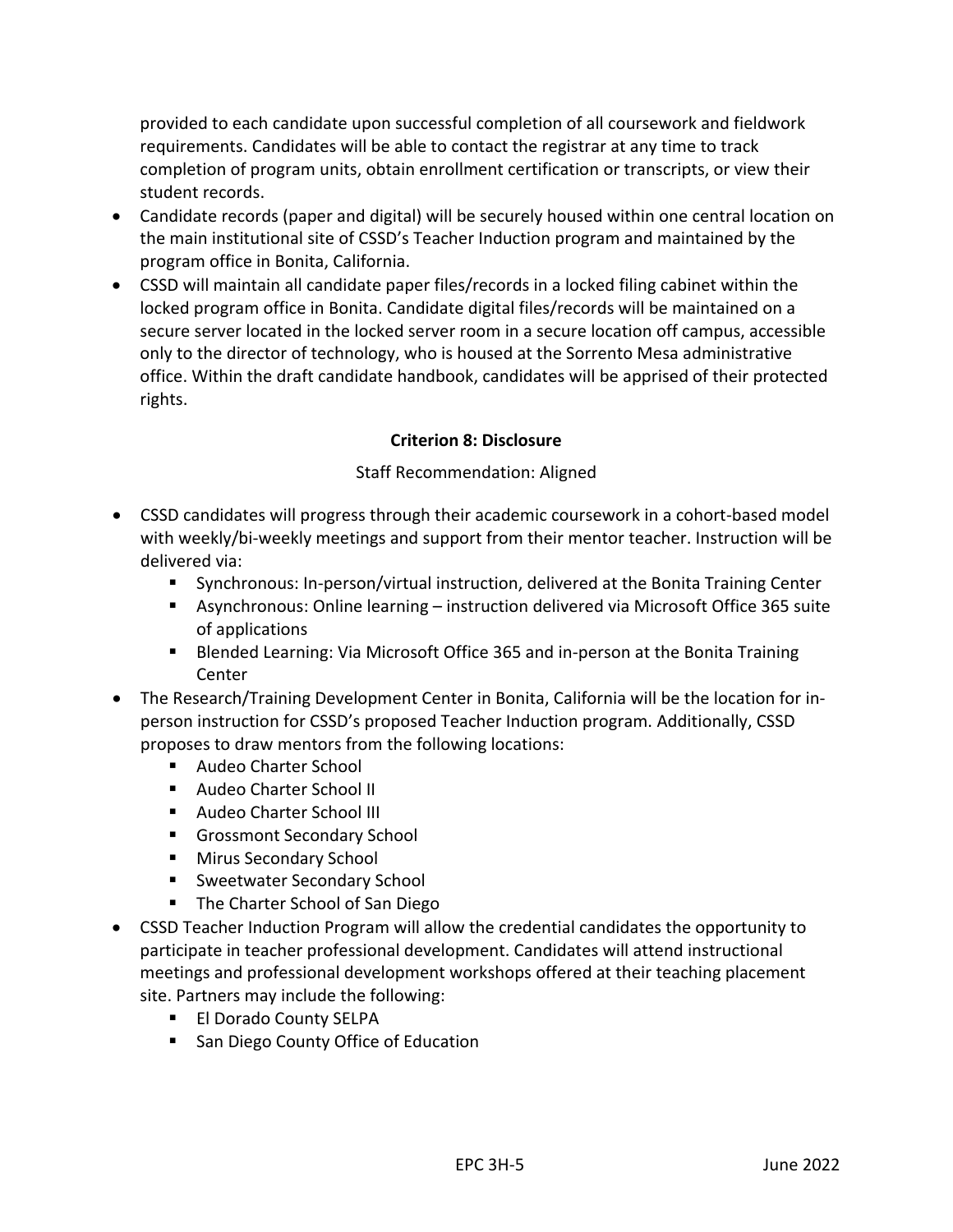#### **Criterion 9: Veracity in all Claims and Documentation Submitted**

Staff Recommendation: Aligned

• An assurance signed by CSSD's Executive Director, Tim Tuter, has been submitted attesting to the veracity of all statements and documentation submitted to the Commission. The letter also attests to CSSD's understanding that a lack of veracity is a cause for denial of Initial Institutional Approval.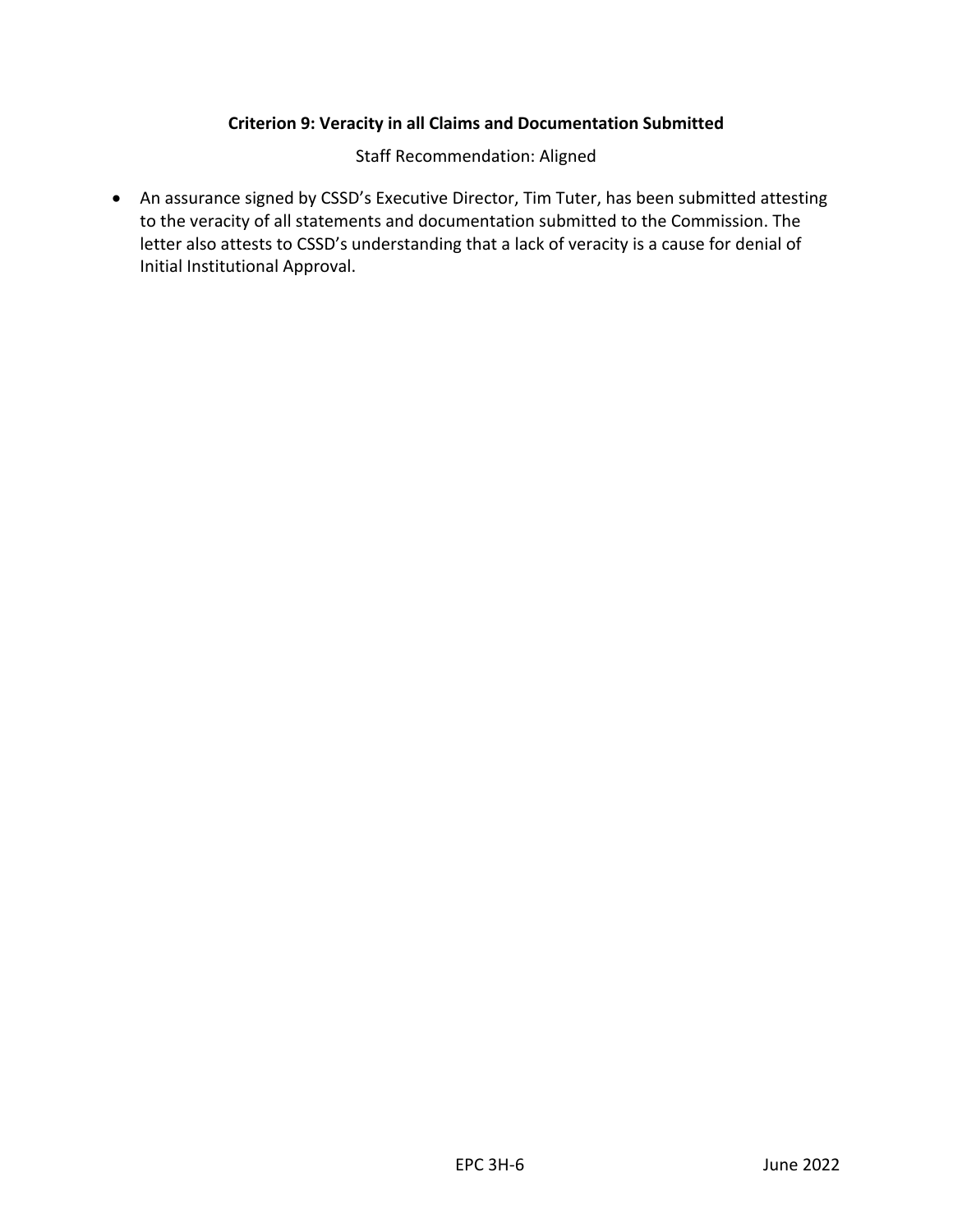#### **Criterion 10, 11, and 12**

*In accordance with the Commission approved process for determining eligibility for Initial Institutional Approval, Eligibility Criteria 10-12 include a staff summary of the institution's submission, but do not include a staff recommendation.*

#### **Criterion 10: Mission and Vision**

- **Mission:** CSSD's proposed Teacher Induction program will bridge the gap between highquality education theory and practice through an innovative and personalized teacher preparation program. The program will develop effective educators who are uniquely equipped to engage diverse students in futuristic learning environments.
- **Vision:** CSSD's proposed Teacher Induction program will be a national model of educational leadership and innovation dedicated to the preparation of exceptionally qualified educators. Candidates will be prepared to provide a whole-child approach in service of equity, inclusiveness, and the achievement of all students.
- According to the submission, CSSD induction candidates will contribute to the mission of the program by providing personalized and culturally relevant instruction aligned to Common Core State Standards and the state-adopted frameworks for TK-12. The instruction will be aligned to the state adopted frameworks and in line with formative and summative assessments aligned to the Smarter Balanced Blueprint for assessment.
- CSSD's mission and vision are posted on the proposed program's website.
- CSSD's proposed program's professional learning system will be grounded in a philosophical and theoretical framework built upon the premise that in all things, children come first. Several researchers have informed and created the foundation for this professional learning system, including Zaretta Hammond, Linda Darling Hammond, Pedro Noguera, and Brene Brown. Additionally, the submission notes that while there will be a strong framework of research, CSSD will also focus on the 5 Dimensions of Teaching and Learning from the Center for Educational Leadership at the University of Washington.
- CSSD's proposed program will be committed to preparing candidates who will work effectively with the full range of California TK-12 students. The submission highlights that the population of students at CSSD is diverse, with over 18% of the student population having an IEP. The majority of students are socio-economically disadvantaged, 67%, with a large Hispanic/Latino student group, 65%. With Resource Centers across San Diego, participants in CSSD Teacher Induction program will work with diverse student groups. All placements of candidates will be in schools with similar demographic breakdowns and mentor teachers will have similar student demographics as the candidates.

#### **Criterion 11: History of Prior Experience and Effectiveness in Educator Preparation**

• Within CSSD, there is a professional learning system called Altus University (AU). While not an actual university, CSSD's submission states that it acts as a school within a school. AU provides professional learning utilizing actionable student data for their entire workforce. CSSD helped develop AU 10 years ago as a means to facilitate, monitor, and improve professional learning. All AU professional learning sessions are aligned to the California Quality Professional Learning Standards, California Standards for the Teaching Profession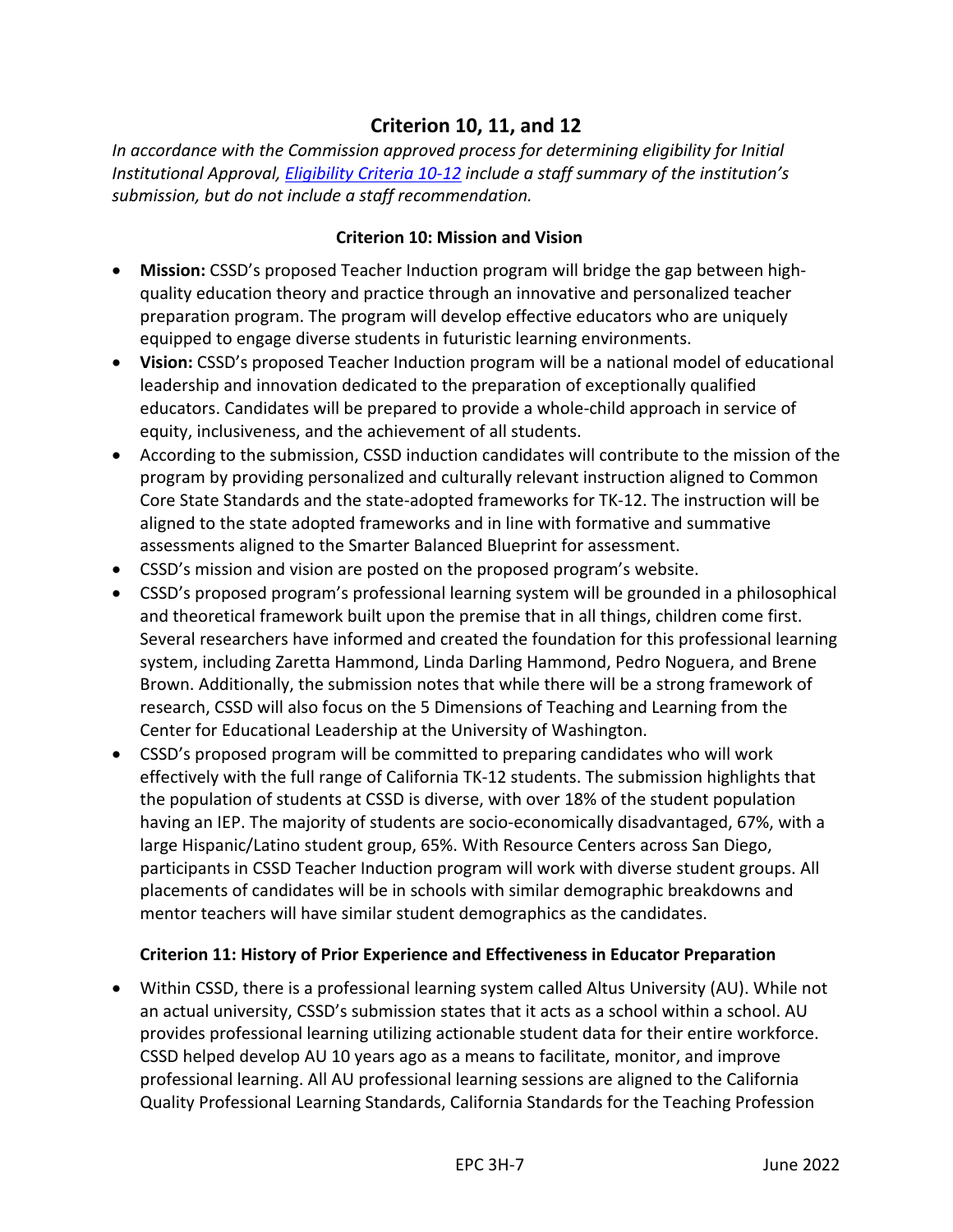(CSTP), and the LCFF State Priorities for Student Learning. The CSSD Teacher Induction Program is a comprehensive development plan based on five key pillars of professional growth that are priorities for CSSD: curriculum content training, student engagement, ethical responsibilities, efficiency and effectiveness, and strategic planning. These pillars support workforce collaboration, knowledge transfer and management, and best practices to ensure sustainability and innovation. Courses and course content is informed by student achievement data, California state mandates, federal regulations and mandates, and the best pedagogical practices. The professional learning sessions are offered daily and are recorded and housed for on-demand professional learning at the convenience of the teachers. Sessions that are within the curriculum content pillar directly align to instructional strategies for Common-Core instruction. In the past year, those sessions have been aligned to student outcomes to show the effectiveness of the professional learning.

- CSSD has posted the third-party invitation for comments on both CSSD's website and the proposed induction program's website where the public and all stakeholders can access it. No comments have been received at this time.
- As required by this criterion, staff researched the possibility of any additional available information relevant to CSSD's application for IIA and found none.

#### **Criterion 12: Capacity and Resources**

- As evidence of capacity and resources, CSSD has provided a copy of its most recent audited budget dated 2020 as well as a copy of a proposed operations budget for its education unit.
- CSSD has also detailed within its submission the facility resources that will be available for its candidates including the Bonita Training Center located in Chula Vista, California. According to the submission, the training center has a broadcast room to facilitate virtual learning. Additionally, all candidates will use Microsoft Office 365 products including Teams, SharePoint, and One Drive while the learning platform will be utilizing Microsoft Teams.
- Additionally, within the submission document, CSSD has identified the job responsibilities and minimum qualifications for the program personnel and instructional support. CSSD's personnel and instructional support will consist of the following:
	- Curriculum and Professional Development Coordinator
	- CSSD Teacher Induction Program Coordinator
	- CSSD Program Mentors
- For the purposes of fieldwork, CSSD will partner with and has provided MOUs for the following institutions:
	- Audeo Charter
	- Audeo Charter II
	- Audeo Charter III
	- **E** Grossmont Secondary School
	- Sweetwater Secondary School
	- Mirus Secondary School
- According to the submission, in the event of program closure and depending on the time of year, any Year 2 candidates enrolled in CSSD's proposed program will continue in the program and complete the remainder of their Year 2 requirements to clear their credential.